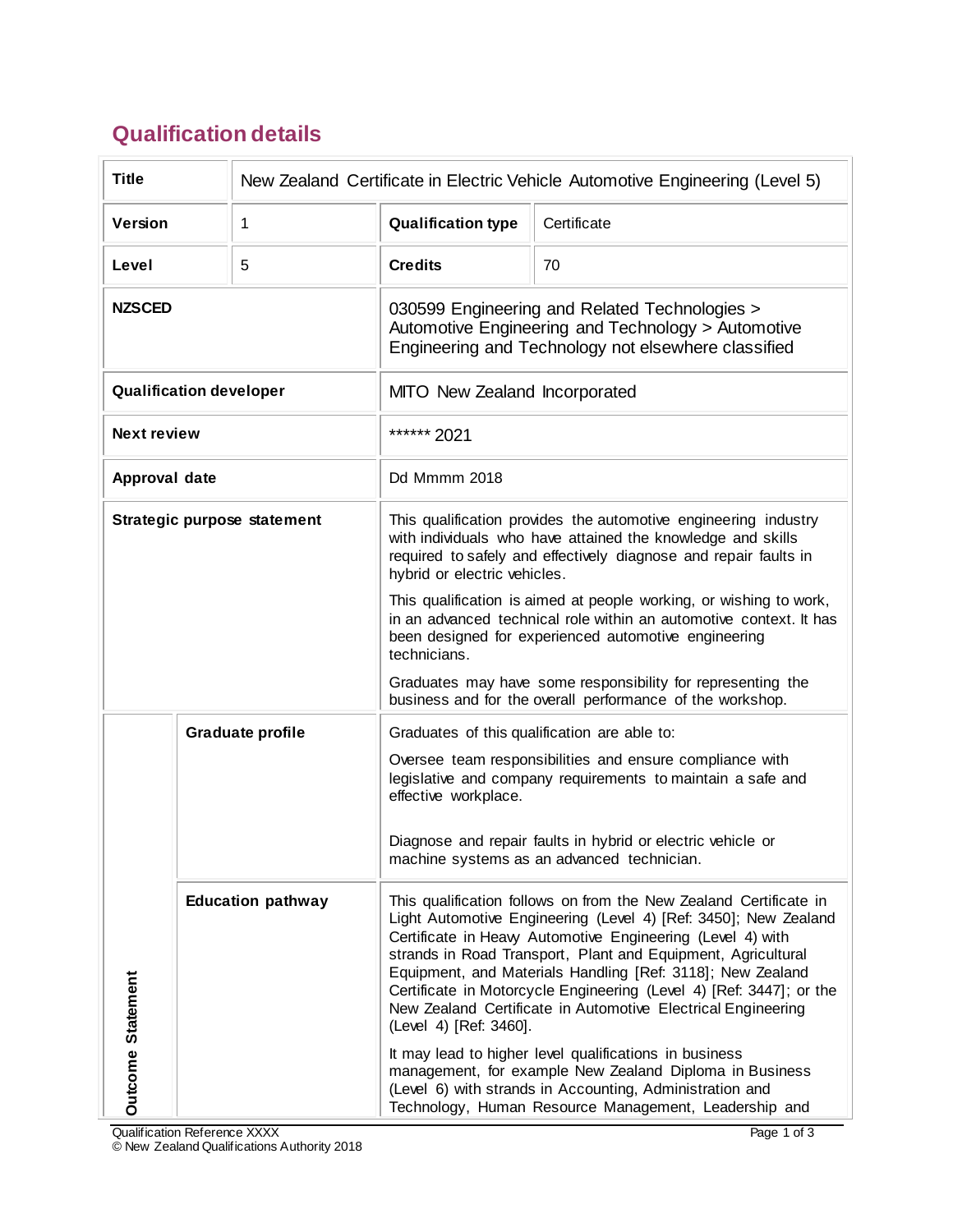|                           | Management, Maori Business and Management, Marketing and<br>Sales, and Real Estate [Ref: 2460].                                                                                                                                         |
|---------------------------|-----------------------------------------------------------------------------------------------------------------------------------------------------------------------------------------------------------------------------------------|
| <b>Employment pathway</b> | Graduates will be able to work in a range of workplaces that<br>involve advanced diagnostic and repairing electric vehicle faults,<br>for example as an advanced automotive technician specialising<br>in hybrid and electric vehicles. |

## **Qualification specifications**

| <b>Qualification award</b>                                                                             | This qualification can be awarded by any education organisation<br>which has an approved programme of study or industry training<br>programme leading to the qualification.                                                                                                                                                                                                                                                               |  |
|--------------------------------------------------------------------------------------------------------|-------------------------------------------------------------------------------------------------------------------------------------------------------------------------------------------------------------------------------------------------------------------------------------------------------------------------------------------------------------------------------------------------------------------------------------------|--|
| <b>Evidence requirements for</b><br>assuring consistency                                               | Evidence may include:<br>End user surveys (e.g. graduates, employers, industry<br>$\blacksquare$<br>associations) to determine how well graduates are meeting<br>the outcomes in the workplace.<br>Evidence of monitoring to ensure changes in industry<br>$\blacksquare$<br>practice are identified and incorporated into training<br>requirements.<br>Evidence of effective internal and external moderation of<br>assessment practice. |  |
| Minimum standard of<br>achievement and standards for<br>grade endorsements                             | Achieved.                                                                                                                                                                                                                                                                                                                                                                                                                                 |  |
| Other requirements for the<br>qualification (including regulatory<br>body or legislative requirements) | Prerequisite:<br>An Automotive Engineering qualification at Level 4, or<br>$\overline{\phantom{a}}$<br>equivalent skills and knowledge.<br>Recommended:<br>A current workplace first aid certificate prior to enrolment in a<br>programme leading to this qualification; and<br>Relevant licence type/s achieved before completion of a<br>$\blacksquare$<br>programme leading to this qualification.                                     |  |

## **General conditionsfor the programme leading to the qualification**

| <b>General conditions for</b><br>programme | Programmes must be delivered in the context of a workshop<br>operating at a commercially acceptable industry standard.                                     |
|--------------------------------------------|------------------------------------------------------------------------------------------------------------------------------------------------------------|
|                                            | Programme content must reflect current legislation,<br>regulations and Australia/New Zealand Standards (AS/NZS).                                           |
|                                            | Additional guidance and recommendations for programme<br>development can be found on the MITO New Zealand<br>Incorporated website (https://mito.org.nz/)/. |